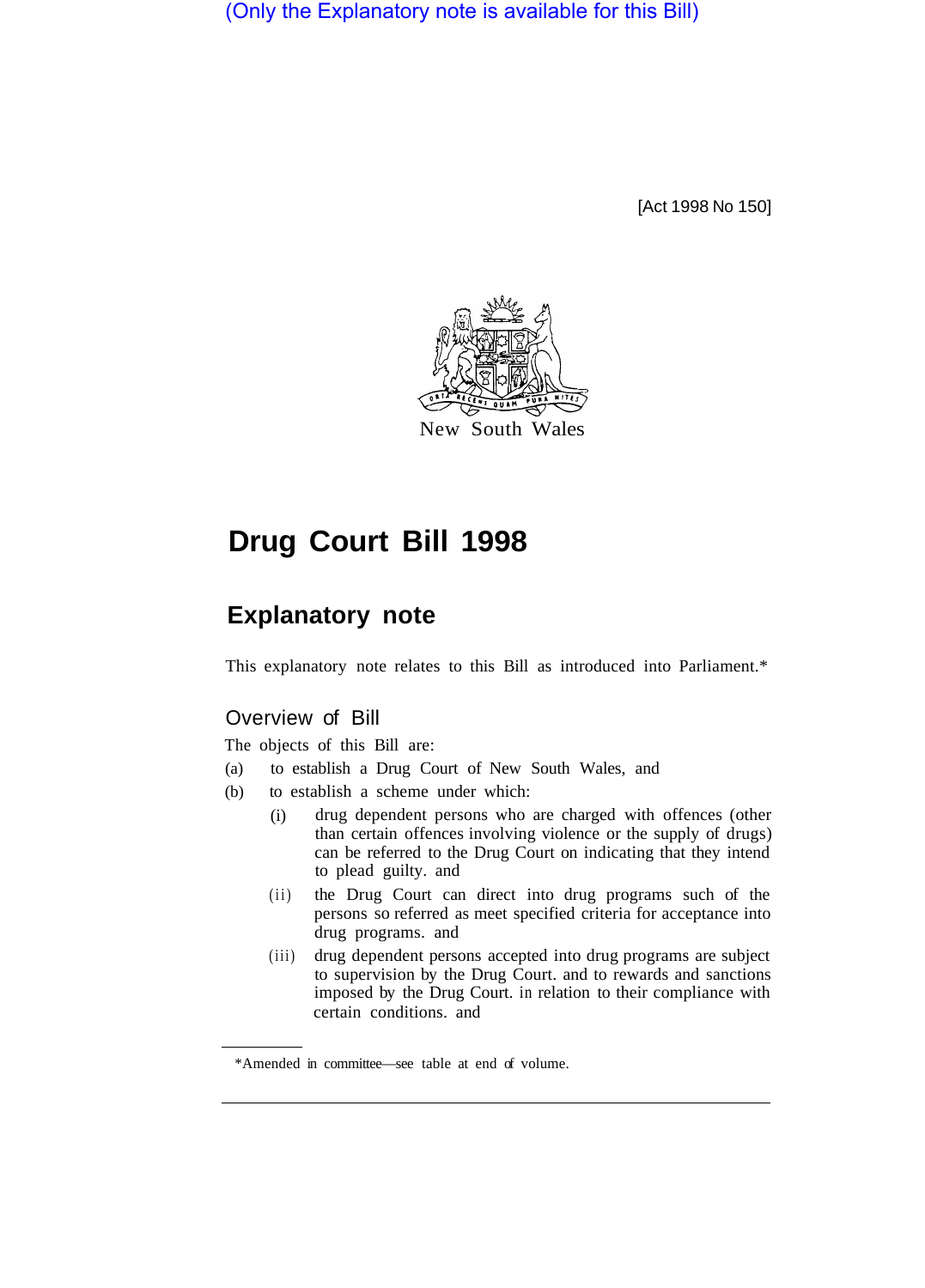Explanatory note

(iv) the Drug Court is required, when a person's drug program ends, to reconsider the sentence imposed on the person before the program began.

The Bill also makes consequential amendments to certain other Acts and enacts provisions of a savings or transitional nature.

## Outline of provisions

#### **Part 1 Preliminary**

**Clause 1** sets out the name (also called the short title) of the proposed Act.

**Clause 2** provides for the commencement of the proposed Act on a day or days to be appointed by proclamation.

**Clause 3** specifies that the object of the proposed Act is to reduce the level of criminal activity that results from drug dependency.

**Clause 4** defines certain words and expressions used in the proposed Act.

**Clause 5** defines the expression *eligible person* for the purposes of the proposed Act. A person is an eligible person if he or she is charged with an offence (other than an offence involving violent conduct, sexual assault or the supply of drugs). is likely (if convicted) to be sentenced to imprisonment. has pleaded guilty (or indicated a willingness to plead guilty) to the offence. appears to be dependent on addictive drugs and satisfies such other criteria as are prescribed by the regulations under the proposed Act.

### **Part 2 Drug Court programs**

#### **Division 1 Acceptance into program**

**Clause 6** provides for the referral to the Drug Court of a person who. having been charged with an offence. appears to be an eligible person. The power is to be exercised as soon as practicable after the person is charged.

**Clause 7** enables the Drug Court to convict and sentence a person who pleads guilty to the offence in respect of which he or she has been referred if he or she meets specified criteria. and requires the Drug Court. on sentencing the person. to make an order specifying conditions with which the person must comply and to make a further order suspending execution of the sentence. No appeal will lie against the Drug Court's refusal to convict and sentence a person under the proposed section.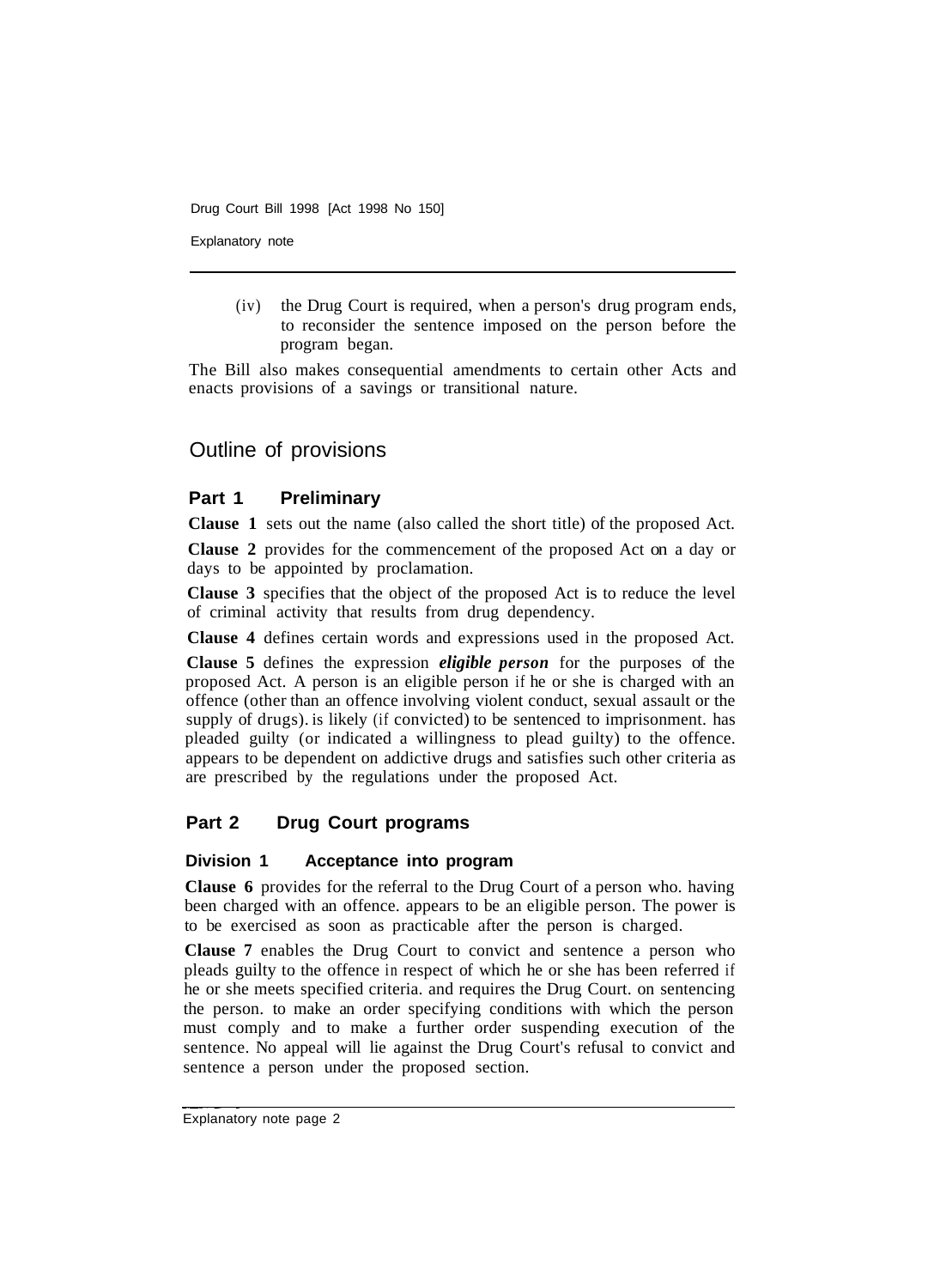Explanatory note

**Clause 8** enables the Drug Court to convict and sentence a person who has not been convicted and sentenced as referred to in clause 7, but only with the person's consent. If the person does not consent, the person is to be referred back to the court from which he or she was referred to the Drug Court as referred to in clause 6. A person who is convicted and sentenced under the proposed section will not participate in a drug program. A court to which a person is referred back by the Drug Court is to continue to deal with the person as if he or she had never been referred to the Drug Court.

#### **Division 2 Administration of program**

**Clause 9** enables the Drug Court to vary or add to the conditions of a drug offender's drug program. No appeal will lie against action taken by the Drug Court under the proposed section.

**Clause 10** provides for the procedures to be followed if the Drug Court suspects that a drug offender has failed to comply with the requirements of a drug program. Those procedures include a power to conduct a hearing to decide (on the balance of probabilities) if there has been a failure to comply and a power to impose sanctions on the drug offender or to terminate the drug offender's participation in the drug program. No appeal will lie against action taken by the Drug Court under the proposed section.

**Clause 11** empowers the Drug Court to terminate a drug offender's participation in a drug program if the drug offender successfully completes the program. if the drug offender requests the Drug Court to terminate the program or if the Drug Court decides to terminate the program as referred to in clause 10. No appeal will lie against action taken by the Drug Court under the proposed section.

**Clause 12** requires the Drug Court to reconsider a drug offender's sentence when it terminates his or her drug program. As a result of its reconsideration. the Drug Court may discharge the drug offender. may defer passing sentence. may impose some other sentence or may confirm the initial sentence.

**Clause 13** requires the Drug Court to revoke the relevant suspension order referred to in clause 7 when it sentences a drug offender as referred to in clause 12.

#### **Division 3 Miscellaneous**

**Clause 14** enables the Drug Court to issue arrest warrants if it suspects that a drug offender has failed to comply with a drug program.

**Clause 15** ensures that the Drug Court is able to impose the same sentence for an offence committed by a drug offender as the District Court or a Local Court could have imposed had the offence been dealt with by the District Court or Local Court, as the case may be.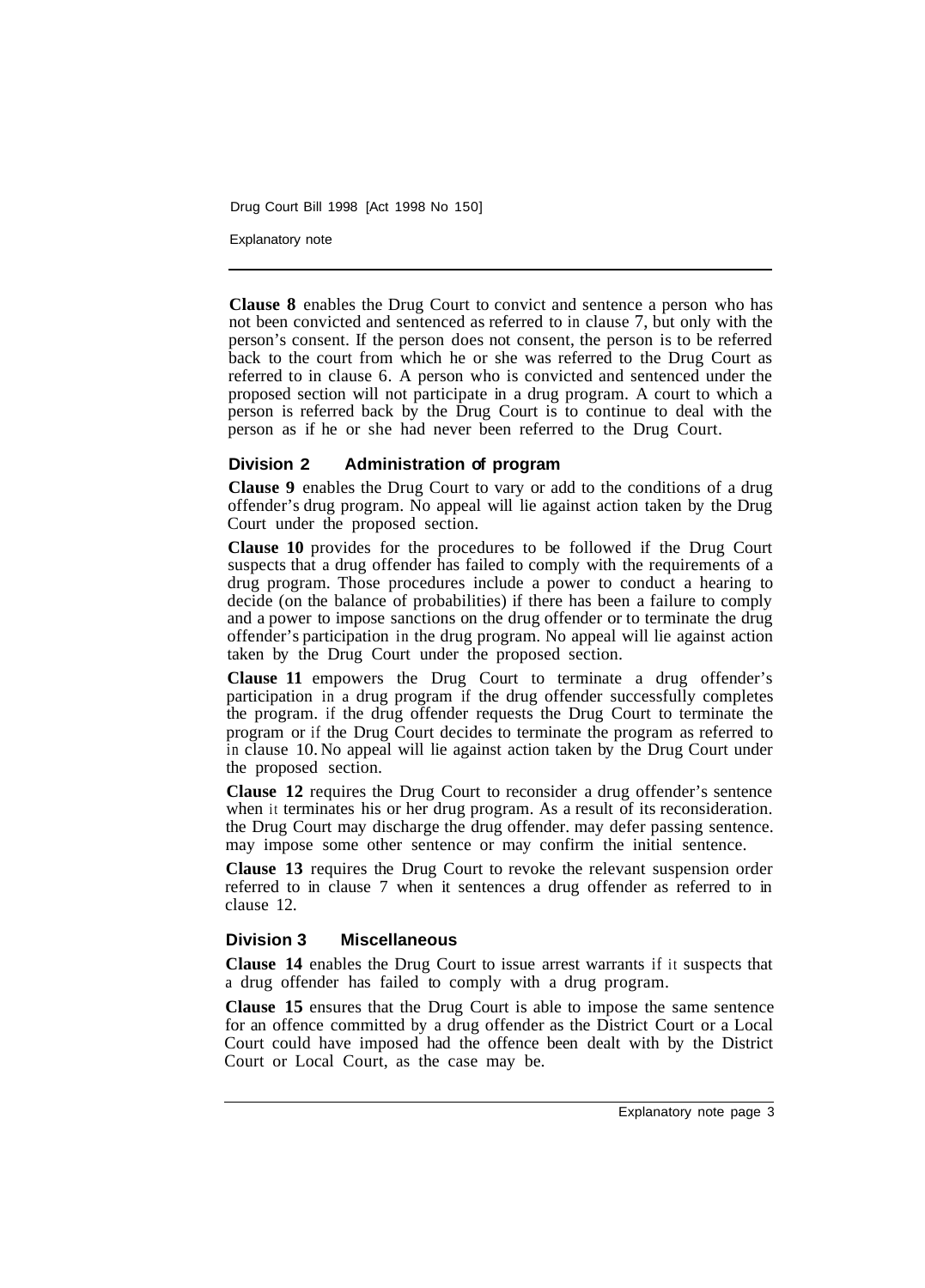Explanatory note

**Clause 16** elaborates on the kinds of conditions that may be included in a drug program. The conditions may allow the Drug Court to confer various rewards on a person who maintains a satisfactory level of compliance with the program. and to impose various sanctions (including monetary penalties or imprisonment for up to 14 days) on a person who fails to comply with the program.

**Clause 17** gives a drug offender immunity from prosecution for offences with respect to the unlawful possession or use of drugs on the basis of certain admissions made by the drug offender for the purposes of the proposed Act.

**Clause 18** provides for the application of the *Criminal Procedure Act 1986*  to proceedings before the Drug Court.

#### **Part 3 The Drug Court**

#### **Division 1 Constitution of Drug Court**

**Clause 19** establishes the Drug Court of New South Wales.

**Clause 20** enables the Governor to appoint District Court Judges as Drug Court Judges. and provides that a person ceases to be the Drug Court Judge if the person ceases to be a District Court Judge.

**Clause 21** enables the Governor to appoint a Senior Judge of the Drug Court.

**Clause 22** enables the Minister administering the proposed Act to appoint an acting Senior Judge of the Drug Court.

#### **Division 2 Procedure of Drug Court**

**Clause 23** provides that proceedings in the Drug Court are to be dealt with by a Judge. who will constitute the Court.

**Clause 24** provides that the Drug Court has the criminal jurisdiction of the District Court. the criminal jurisdiction of a Local Court and such other jurisdiction as is vested in the Drug Court by the proposed Act or any other Act.

**Clause 25** provides for the sittings of the Drug Court. and enables two or more sittings of the Drug Court to be held at the same time.

**Clause 26** provides for the way in which certain proceedings before the Drug Court are to be conducted and. in particular. provides for the adjournment of such proceedings and for the conduct of such proceedings with minimal formality and technicality.

**Clause 27** enables the Senior Judge to make rules of court with respect to the practice and procedure of the Drug Court.